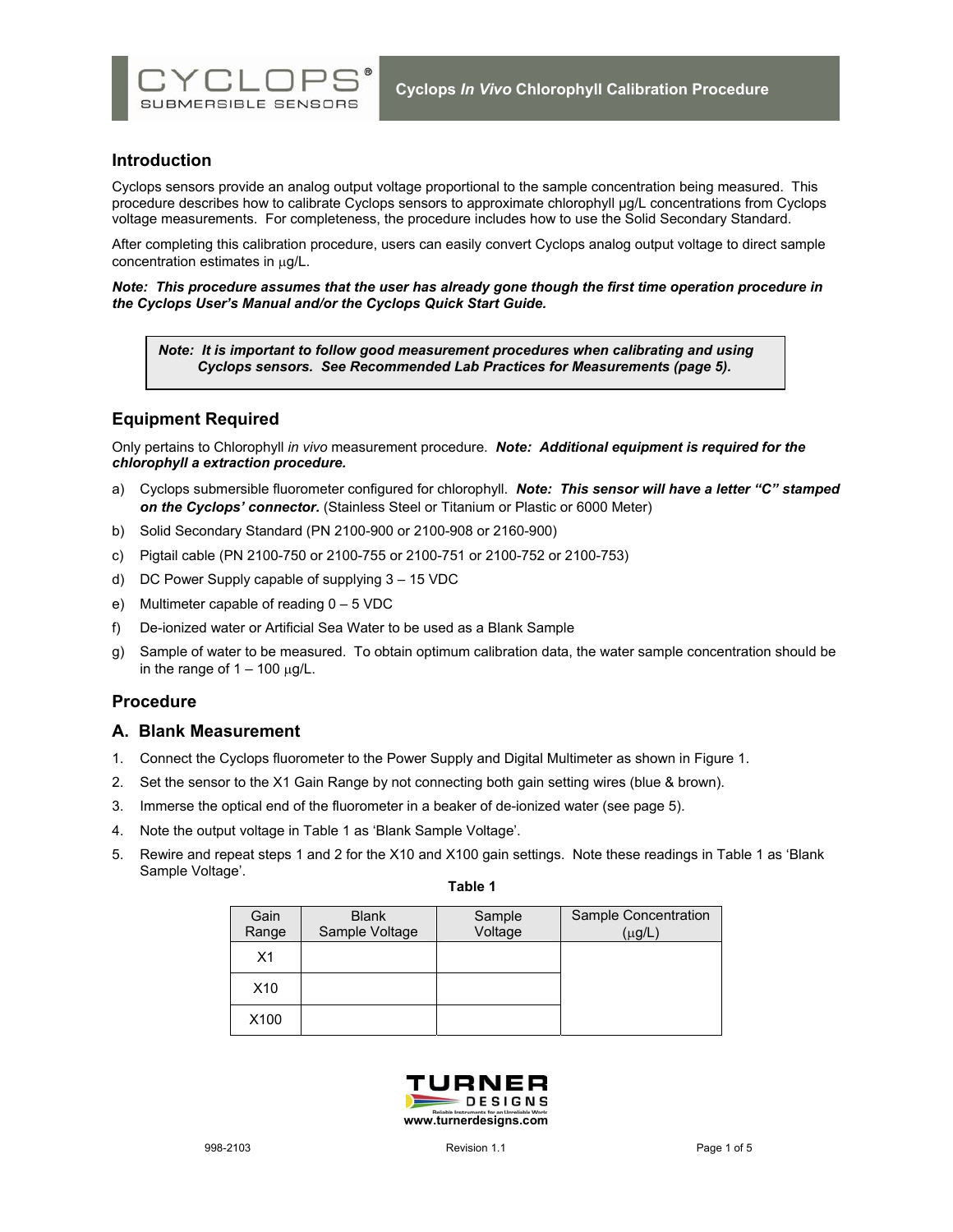



## **B. Sample Measurement (***in vivo***)**

- 1. Set the sensor to the X1 Gain Range by not connecting both gain setting wires (blue & brown).
- 2. Immerse the optical end of the fluorometer in a beaker containing the sample of water to be measured.
- 3. Note the output voltage in Table 1 as 'Sample Voltage'.
- 4. Rewire and repeat steps 1 and 2 for the X10 and X100 gain settings. Note the readings in Table 1 as 'Sample Voltage' for each gain.
- 5. Determine the gain to be used (calibrated) such that the sample's response produces an output voltage that is as close as possible to 2.5V.

## **C. Sample Measurement (extracted)**

- 1. Procedures for doing this are available on the Turner Designs web site as well as the EPA website. We recommend using EPA Method 445.
- 2. From the Extraction Result(s), note the sample concentration in Table 1 as 'Sample Concentration (µg/L)'.

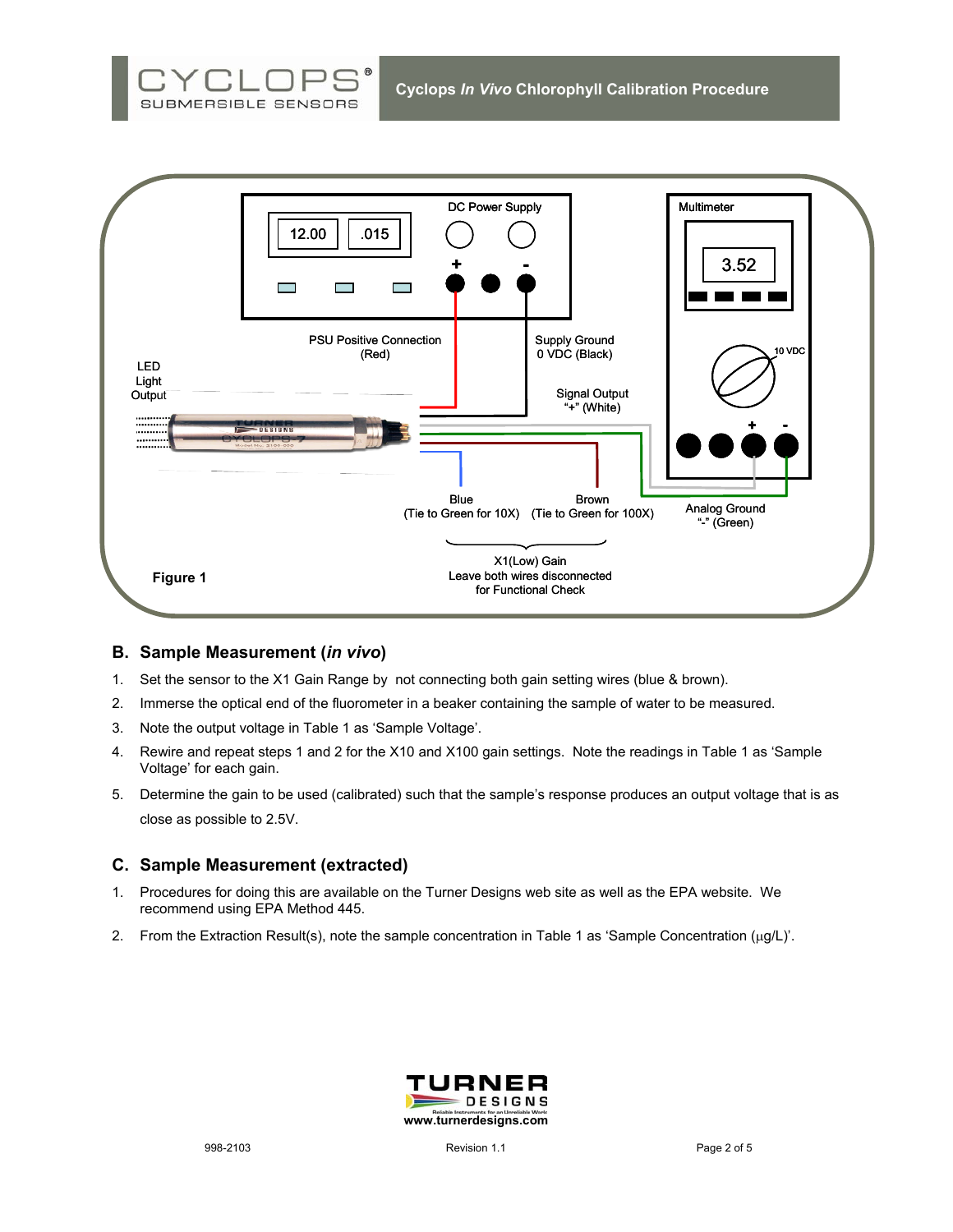

# **D. Single-Point Calibration Coefficient Calculation**

Using values from Table 1, you can create a Calibration Coefficient (K) for the sample collected and used in section B. Use the equations below to calculate your K:

Equation 1 (Sample Voltage) – (Blank Sample Voltage) = Blank Corrected Sample Voltage

Equation 2 (Sample Concentration  $(\mu g/L)$ ) / (Blank Corrected Sample Voltage) = K  $((\mu g/L)/\text{Voltage})$ 

You can now convert all voltages at the set gain to ( $\mu q/L$ ) concentrations by multiplying the blank corrected voltage for a sample by the K coefficient calculated in Equation 2. *Note: Calibration coefficients will change with respect to season, natural occurrences, algal community changes, and location.*

## **E. Multi-Point Calibration & Linearity Check**

- 1. Set the sensor to the same gain setting used in Section B, step 5.
- 2. Dilute the sample used in Section B by 2x using either artificial sea water for a marine sample or deionized water for a freshwater sample.
- 3. Immerse the optical end of the fluorometer in a beaker containing the sample of water to be measured.
- 4. Note the output voltage in Table 2 as '2x Diluted Sample Voltage'.
- 5. Measure the concentration of the 2x diluted sample (see section C) and note the sample concentration in Table 2 as '2x Diluted Sample Concentration  $(\mu g/L)'$ .
- 6. Use a spreadsheet program, such as Microsoft Excel, to generate a graph as shown below using values from Tables 1 & 2.

| Table 2          |                              |                                                |  |  |  |
|------------------|------------------------------|------------------------------------------------|--|--|--|
| Gain<br>Range    | 2x Diluted<br>Sample Voltage | 2x Diluted Sample<br>Concentration $(\mu g/L)$ |  |  |  |
| X1               |                              |                                                |  |  |  |
| X10              |                              |                                                |  |  |  |
| X <sub>100</sub> |                              |                                                |  |  |  |

*Figure 2. The plot to the right was created using the Excel "XY Scatter" chart type, then right clicking on a data point, and selecting "Add a Trendline" to generate the best fit line in the chart. Excel calculates the R2 value and the equation for the best-fit line.* 



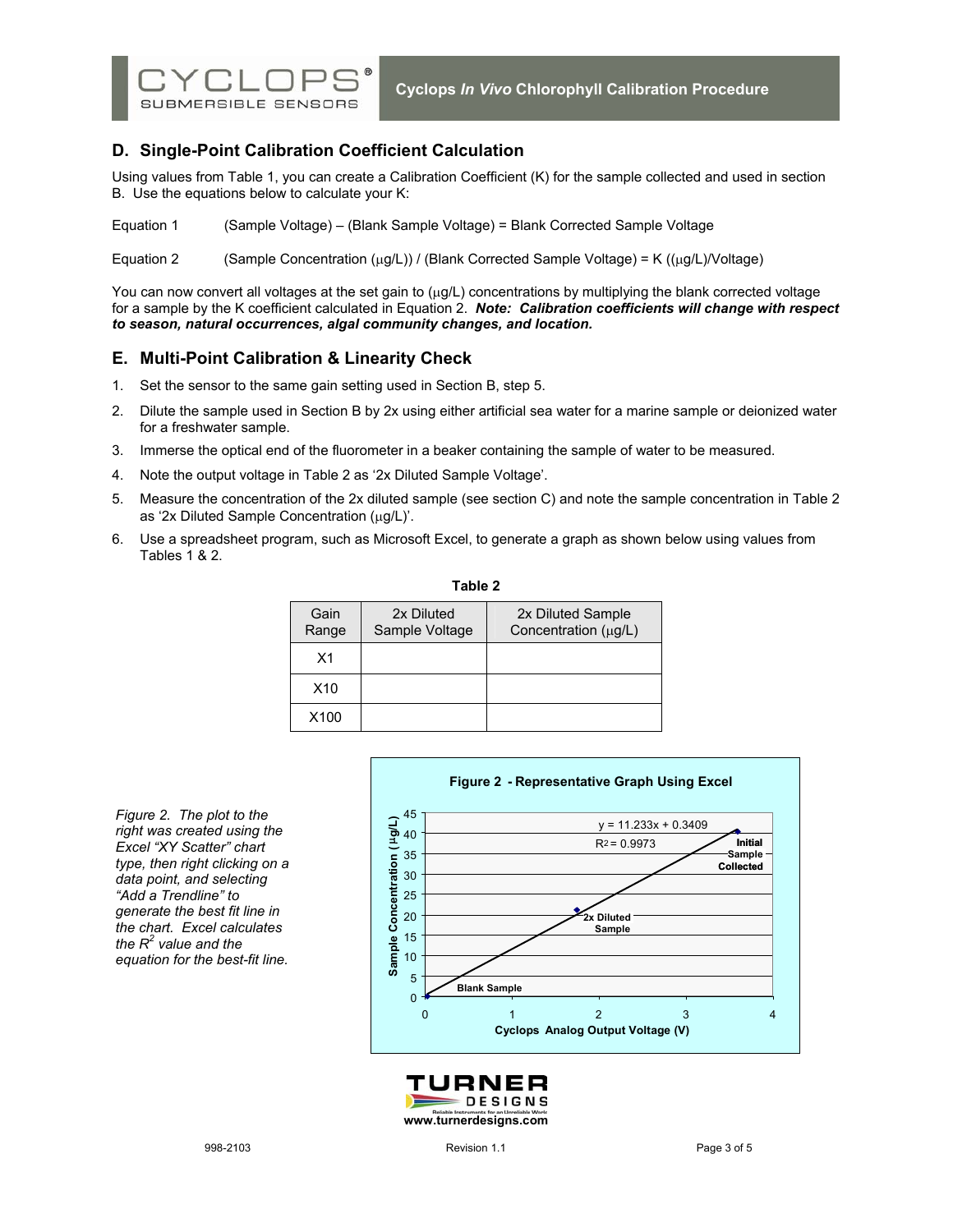

A multi-point calibration curve provides users with a regression equation that can be used to convert voltage responses to concentration ( $\mu q/L$ ) estimates. Simply substitute the 'x' in the equation with a voltage value and the result will be represented as a concentration (µg/L) estimate.

## **F. Setting the Solid Secondary Standard for** *in vivo* **measurements**

- 1. Dry off the optical end of the Cyclops sensor and attach the Solid Secondary Standard. Adjust the setting screw so that the output voltage is equal to one of the sample output voltages in Table 1 or 2.
- 2. The Secondary Standard is now set to a sample output voltage that simulates a concentration for a specific gain setting. It can now be used to check for drift in calibration.

#### **N***ote: If the sensor drifts by more than ± 3% of the value set in step 2 of section F, then a recalibration needs to be made and/or the sensor's optical head needs cleaning.*

## **Other Factors to Take Into Consideration**

There are several other factors which can impact the calibration and measurement accuracy of *in vivo* chlorophyll results. Examples of these variations are:

- 1. Variation between sites
- 2. Seasonal changes summer, winter, etc
- 3. Water Quality such as effect of high turbidity and dissolved organic matter
- 4. Physiological state of the algal cells "health" of the cells